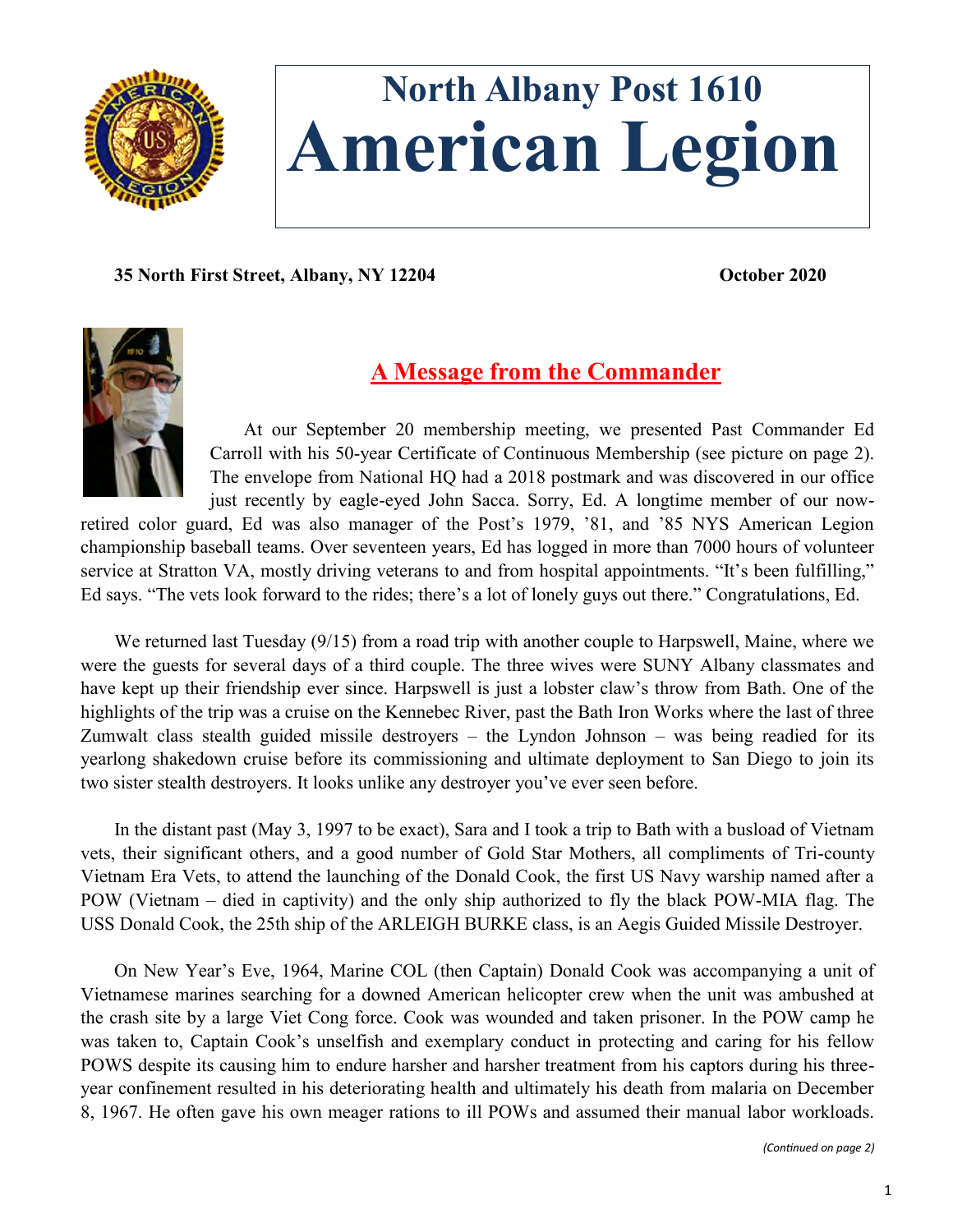He was de facto POW leader when his captors demanded none. The prisoner release was completed in 1973, and after his death and his story were made known, COL Donald Cook was awarded the Medal of Honor by President Jimmy Carter.

The USS Donald Cook was commissioned on December 4, 1998 in Philadelphia. Again, Tri-county was present



**Lawrence Wiest Commander**



Post Commander Larry Wiest (r) presenting to Past Commander Ed Carroll (l) his 50-year Certificate of Continuous Membership at the September 20, 2020 membership meeting.



The Lyndon Johnson is identical in appearance to this postcard picture of the USS Zumwalt DDG 1000, departing Bath Iron Works, Kennebec River, September 7, 2016.



Program cover of the launching ceremony of the Donald Cook at Bath Iron Works, Bath, ME, May 3, 1997.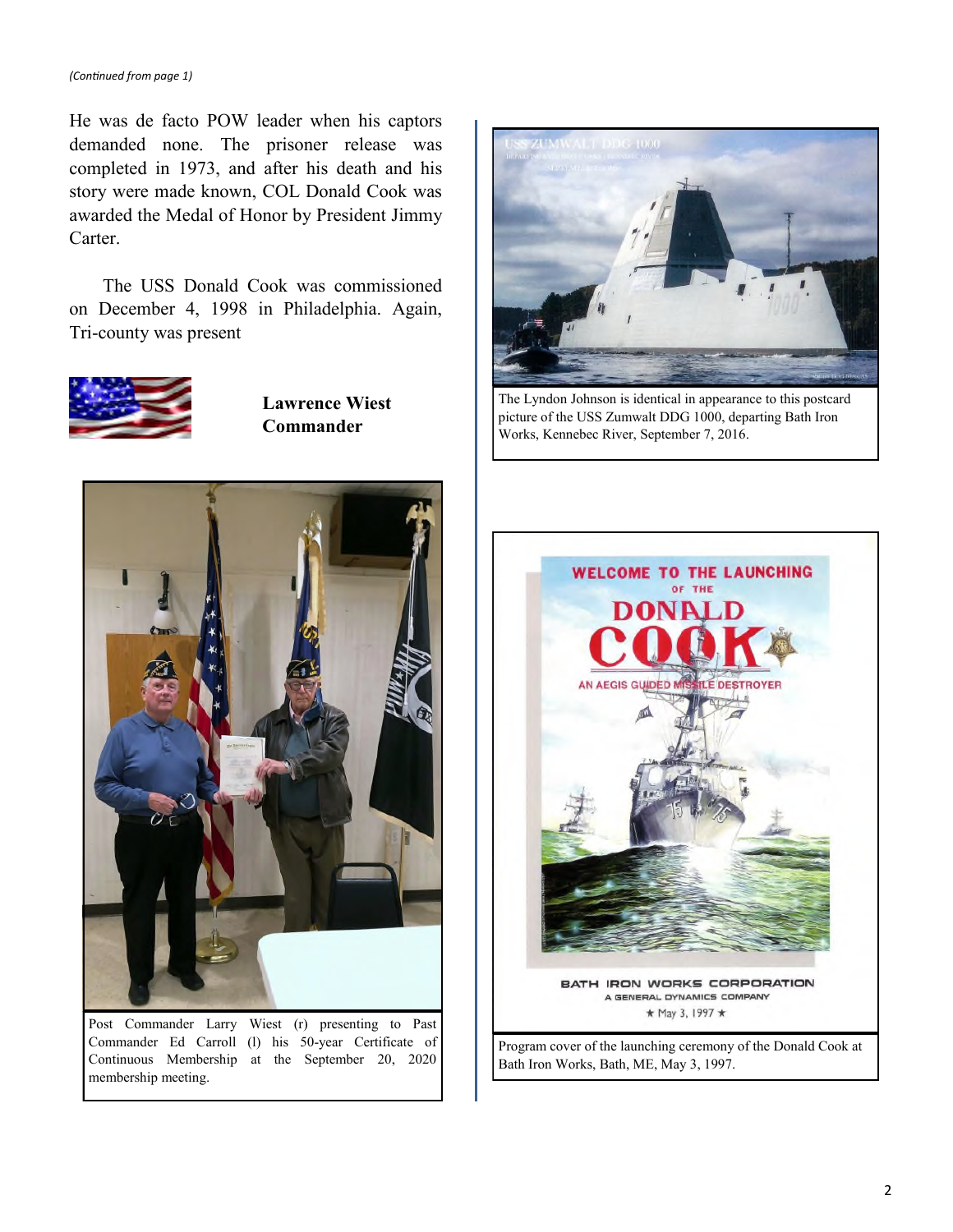

Portrait of COL Donald Cook, USMC

### **Chaplain's News**

#### **Deceased**:

Joseph L. McCubbin, Legionnaire - August 18, 2020

#### **Sick Call**:

Charles Lossi, Legionnaire Bev Pach, Auxiliary Dorothy Curran, Auxiliary Ann Long, Auxiliary

If you know of anyone who is sick or has passed, please contact our Chaplains Charles Lossi at 518-438-6336 or JoAnn DeLisle at 518-426-8463 or [jodee4444@hotmail.com.](mailto:jodee4444@hotmail.com) Or, newsletter editor Gretchen Riley via [ghodges220@yahoo.com](mailto:ghodges220@yahoo.com) or at 518-526- 8753.

## **Auxiliary News**

Our monthly meeting for September was held on Tuesday, September 15 via Zoom. While there weren't many in attendance, it was good to see those who were and their smiling faces. A few minutes were spent at the beginning catching up with everyone. I'm happy to report everyone is doing well.

The Auxiliary's first project of the year will be collecting donations for Birthright, Inc., located in Ballston Spa, NY. Birthright of Ballston Spa is a non-profit pregnancy support service. They have served the Capital Region for over 40 years having opened in 1977. Birthright takes infant clothing, newborn to 12 months, all size diapers (they use a lot of size 4), baby wipes, and baby rash cream. Clean, gently used newborn to 12 months clothing is also accepted.

Donations can be brought to the October 6 meeting or can be dropped off at the Post in the baby wrapping paper decorated box. Monetary donations are also welcome. Auxiliary members will use the money to purchase needed items. If you can't make it to the Post or would prefer not to, please contact Judy Benner to arrange pick up (518-817-1240).

Membership dues are now due. Please send your dues to Jan Precopia, 1160 New Scotland Rd., Albany, NY 12208. Jan would prefer you mail your dues to her home, and not mail to nor drop them off at the Post.

A discussion was had regarding the possibility of holding a chicken barbeque to benefit the Post. Our Post, Post 1610, is the last surviving American Legion Post in Albany. No decision was made. What are your thoughts on this idea? If such event was held, it would be a drive-thru since there are no inside events at the Post.

> **Yours for the Auxiliary, Judy Benner President**